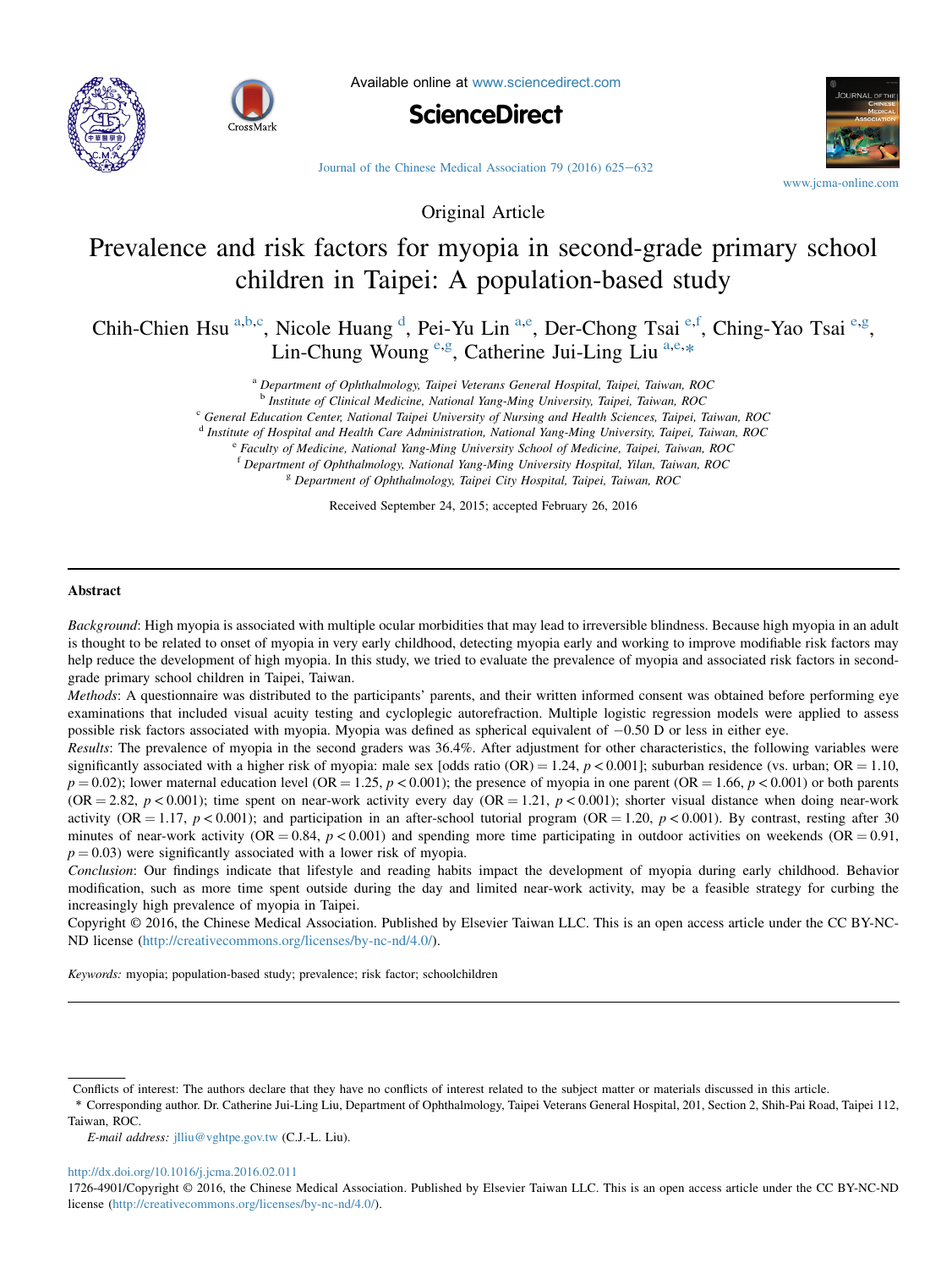# 1. Introduction

The continuing increase in the prevalence of myopia in recent decades has become an important public health issue worldwide, especially in East Asia. $1-5$  $1-5$  $1-5$  In Taiwan, the prevalence of myopia in 7- and 12-year-old children increased from 5.8% and 36.7% in 1983 to 21% and 61% in 2000, respec-tively.<sup>[2](#page-6-0)</sup> Similarly, the prevalence of high myopia ( $\leq -6.0$  D) in 18-year-old students increased from 10.9% in 1983 to 21% in  $2000$  $2000$ .<sup>2</sup> A recent review of myopia-progression studies supported the findings of Parssinen and Lyyra<sup>[6](#page-6-0)</sup> and Donovan et al<sup>[7](#page-6-0)</sup> that myopia progresses significantly faster in children with myopia onset at younger age. High myopia is associated with multiple ocular morbidities that can lead to irreversible blindness, seriously handicap the individual, burden the family, and pose a heavy socioeconomic burden. $8-10$  $8-10$  In light of the vision-threatening complications of high myopia and the findings that high myopia is associated with early onset of myopia in youth, it seems prudent to focus attention on measures that help delay the age of myopia onset.

Although the mechanisms underlying the development of myopia are not clear, there is evidence that multifactorial interactions between environmental and genetic factors are involved. The prevalence of myopia is higher in populations in urban areas and in people of Chinese ethnicity. $11$  Other risk factors for myopia include more time spent on near-work activity,<sup>[12,13](#page-6-0)</sup> less time participating in outdoor activities,  $14,15$ higher educational level,<sup>[16](#page-6-0)</sup> a parental history of myopia, $17,18$ and a relatively hyperopic periphery.<sup>[19,20](#page-7-0)</sup>

In recent years, ophthalmologists in Taipei, Taiwan have found that an increasing number of preschool children are afflicted with myopia. We speculate that this might be related to the fact that children in Taipei are usually given free access to smartphones and tablets starting in early childhood. Because these devices are convenient and are equipped with functions for chatting and game play, children tend to use them whenever and wherever they are, tremendously increasing the near workload on their eyes. To explore this possibility, we reinvestigated the prevalence of myopia and the risk factors related to myopia in young children in an era dominated by the use of mobile devices.

This citywide study evaluated the prevalence of myopia in second-grade primary school children in metropolitan Taipei at the start of the 2013 school year. The risk factors associated with having myopia at such a young age were investigated. This report is part of the Myopia Investigation Study in Taipei (MIT), which has the long-term aim of understanding and addressing the very high prevalence of myopia, the increasing severity of myopia, and the increasingly young age of myopia onset in Taipei.

# 2. Methods

## 2.1. Study design and participants

The MIT, which began in June 2013, is a 3-year populationbased cohort study that includes myopia screening and eye care education. The design, rationale, and methods of the MIT have been described elsewhere.<sup>[21](#page-7-0)</sup> In brief, all 19,374 second graders in metropolitan Taipei were invited to participate in the MIT. Questionnaires were distributed to all parents who provided consent for their second-grade children to participate before the eye examinations were performed. As part of the MIT, the Taipei City Government agreed to provide each participant with a free myopia evaluation at an MIT-associated medical facility during each semester for 3 consecutive years (a total of 6 evaluations), and the project also includes a case management intervention for children who have myopia that is detected during these examinations. In addition, the MIT established a monitoring committee comprising 11 senior ophthalmologists and four expert epidemiologists. Before the eye examination campaign began, the committee members defined and explained the standard operation procedure (SOP) for the eye examinations to all of the MIT-associated medical facilities to ensure that the facilities would follow the SOP for all of the MIT participants. Committee members paid regular visits to the MIT-associated hospitals/clinics to evaluate the eye examination procedures during the campaign. After the first eye examination period was completed (at the end of September 2013), all children were exposed to a large-scale eye care education program, which included lectures and an animated cartoon, to teach them about the prevention, treatment, and complications of myopia.

Here, we report the refraction data and questionnaire findings obtained from July 2013 to September 2013. The Institutional Review Board of Taipei City Hospital, Taipei, Taiwan approved the protocols used in this study (TCHIRB-1020501) prior to study initiation, and the principles of the Declaration of Helsinki were adhered to throughout. Written informed consent was obtained from a parent of each child. Of the 19,374 eligible second graders in Taipei in 2013, the parents of 16,486 (85.1%) children completed the questionnaire and provided consent for their child to participate. A total of 11,590 (70.3%) children underwent cycloplegic autorefraction.

# 2.2. Refraction assessment

The MIT monitoring committee held three training sessions for all participating medical facilities and their staff to explain the MIT SOP and how it should be implemented. Each examination had to be performed in compliance with the SOP as follows. Uncorrected and best-corrected visual acuity of the right and left eyes were measured after refraction and checked with an autorefractometer at least three times to obtain the average measure. Slit lamp examination was performed to rule out anterior segment conditions that would contraindicate the use of cycloplegic agents in each child. Two doses of 1% cyclopentolate drops were given 10 minutes apart, and refraction was checked 30 minutes after the second drop. If the pupil still responded to pen light stimulation, the examiner waited an additional 10 minutes before performing cycloplegic refraction. Instead of cyclopentolate, some MIT-associated medical facilities opted to use either 1% tropicamide or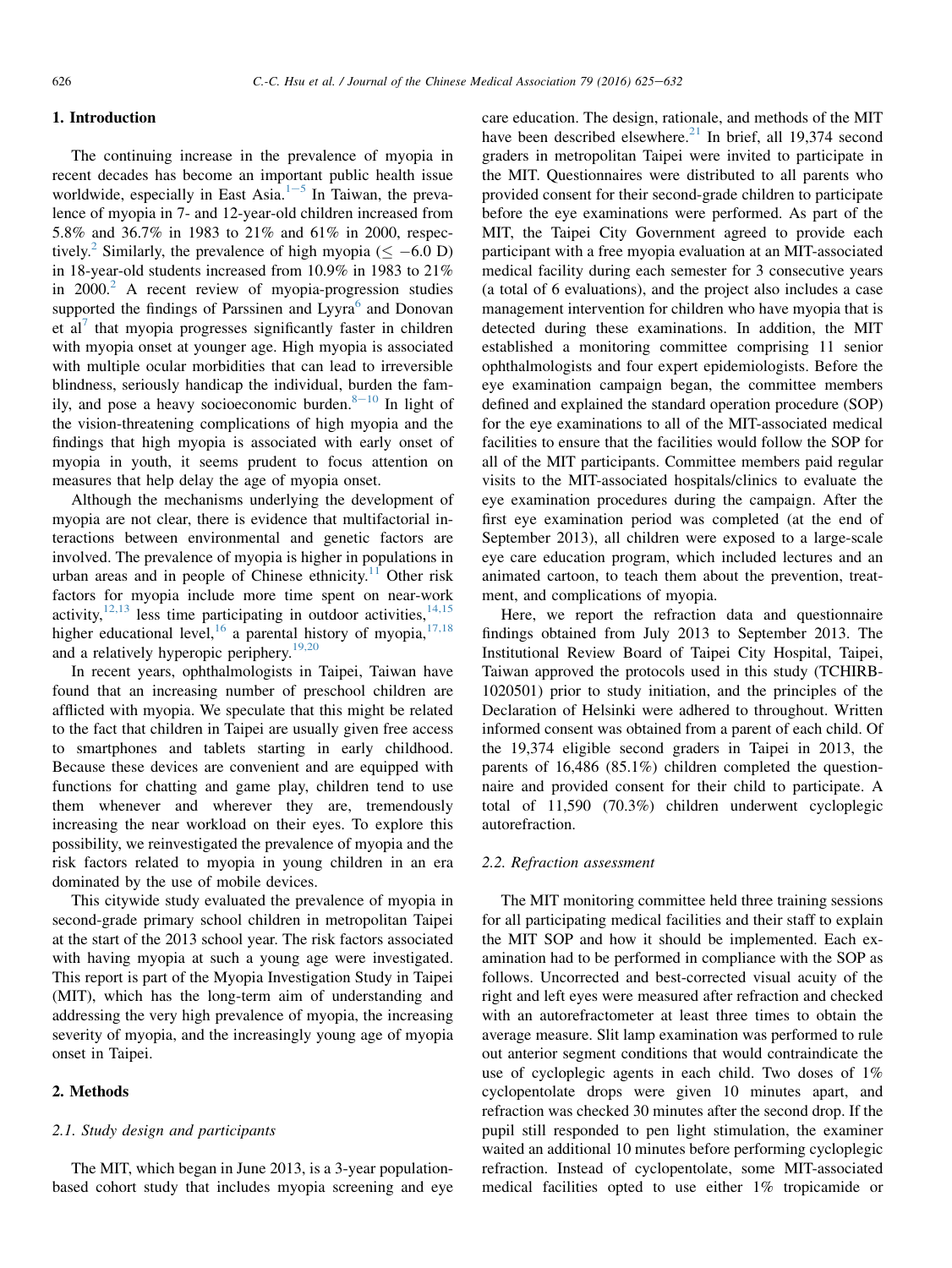0.5% phenylephrine hydrochloride/0.5% tropicamide to achieve cycloplegia for the MIT participants who were examined at their clinics. The spherical equivalent (SE) of the refractive error was calculated as the spherical value of the refractive error plus one half of the cylindrical value. Myopia was defined as an SE of  $-0.50$  D or less after cycloplegia. Only data from the more myopic eye in each child were included in the study analysis.

## 2.3. Investigation of risk factors

The parents who provided consent for their children to participate completed a detailed questionnaire. Myopia risk factors were identified and assessed based on the results of the questionnaire at the beginning of the project. The collected deractors were definitied and assessed based on the results of the<br>questionnaire at the beginning of the project. The collected de-<br>mographic information included the sex of the child, the child's area of residence, parental characteristics such as maternal edmograpme information included the sex of the child, the child s<br>area of residence, parental characteristics such as maternal ed-<br>ucation level and parental myopia status, and the child's lifestyle and reading habits. Questions on lifestyle and reading habits pertained to TV viewing, performing near work, participating in outdoor activities outside of school, and participation in an afterschool tutorial program. TV viewing pattern information included the distance to the television screen and the average time spent watching TV each day. Near-work questions asked about the use of a table lamp while studying, the age at which the child began doing near work, the average time spent on near work each day, the distance from objects when doing near work, whether the child had a 10-minute rest after doing 30 minutes of near work, and whether cellphones, computers, and tablets were used during the past year. A question about the average time spent playing outdoors after school on weekdays and weekends was also part of the questionnaire.

#### 2.4. Statistical analysis

The overall prevalence of myopia and the prevalence of myopia in the population studied were estimated as stratified

by the characteristics of the children and the parents. Simple and multiple logistic regression models were applied to investigate the association between myopia status (myopia vs. nonmyopia) and potential risk factors. Odds ratios (ORs) and their 95% confidence intervals (CIs) were calculated. Simple and multiple linear regression models were applied to examine the association between the SE and risk factors. Regression coefficient B and standard coefficient beta and their 95% CI values were calculated. Statistical analysis was performed using Statistical Analysis System Software (SAS version 9.3; SAS Institute, Cary, NC, USA). All  $p$  values < 0.05 were considered statistically significant.

## 3. Results

The prevalence of myopia in our study population was 36.4%. The mean refractive error was  $-0.29 \pm 1.23$  D for the more myopic eye in each child, and the distribution of the refractive error is shown in Fig. 1. [Table 1](#page-3-0) shows the characteristics of the participants. In this population, 57.0% had two myopic parents, and 31.4% had one myopic parent. Of the mothers, 72.1% had at least a college-level education. The majority of children started near work before 6 years of age and spent  $\lt$  1 h/d outdoors after school on weekdays and  $\lt$ 2 h/d outdoors on weekends. A total of 72.4% of children participated in after-school tutorial programs. Cellphones, computers, and tablets were very popular in this group of children, and 88.5% of them had used these products in the past year.

The results of univariate and multivariate analyses of factors associated with myopia status are shown in [Table 2](#page-4-0). After adjustment for other characteristics, male sex  $(OR = 1.24, ...)$ 95% CI = 1.15–1.34,  $p < 0.001$ ), children living in suburban areas (vs. those living in urban areas,  $OR = 1.10$ ,  $95\%$  $CI = 1.02-1.19$ ,  $p = 0.02$ ), and children with mothers with a lower education level  $(OR = 1.24, 95\% \text{ CI} = 1.13-1.38,$  $p < 0.001$ ) had a significantly higher risk of myopia. Children



Fig. 1. Distribution of refractive error values in 8-year-old children in Taipei in 2013. SE = spherical equivalent.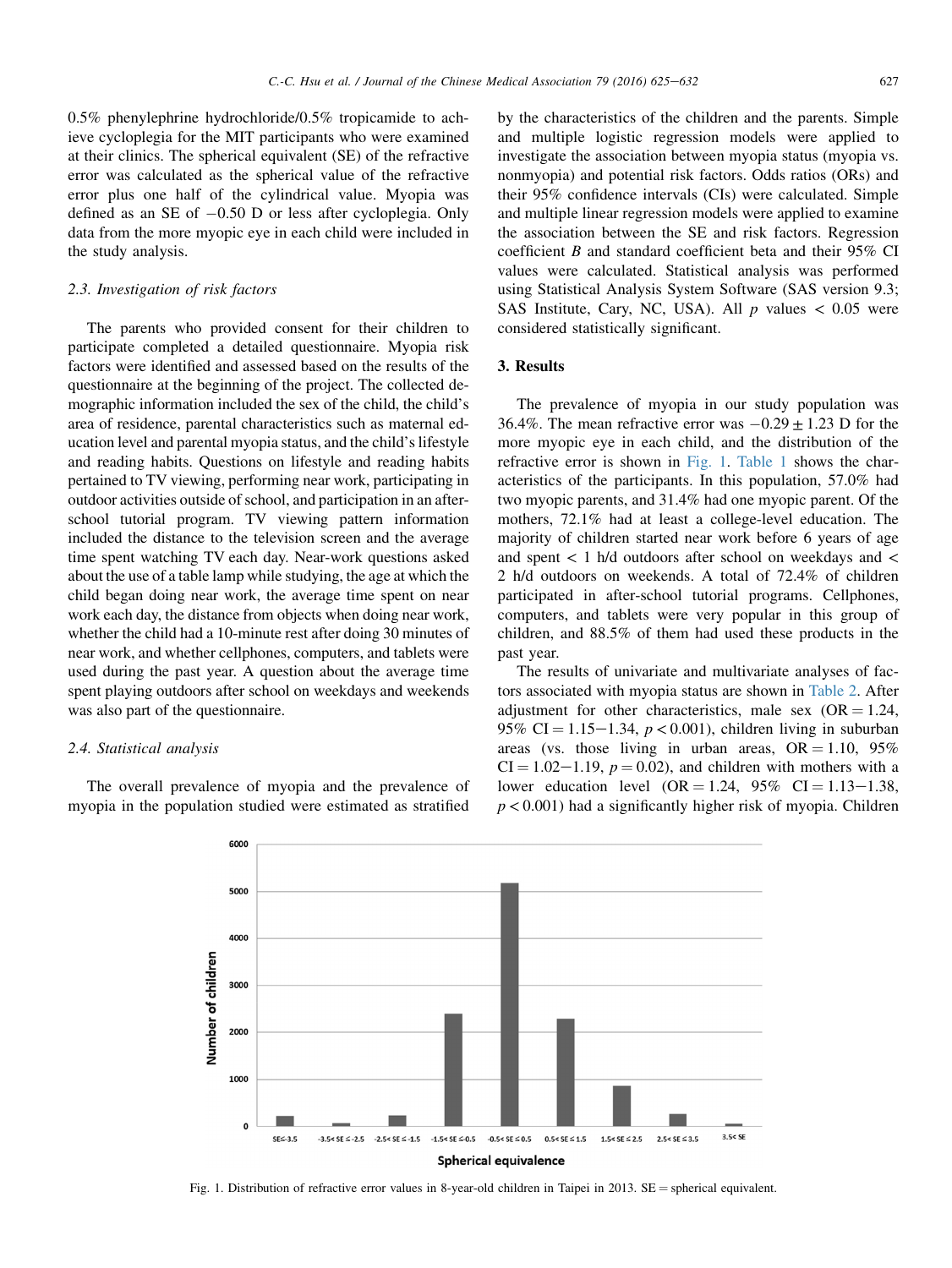<span id="page-3-0"></span>

|--|--|

Characteristics of the study participants.

| Characteristic                                                    |              | All participants<br>$(n = 11,590)$ | Participants with<br>myopia ( $n = 4214$ ) |              |  |
|-------------------------------------------------------------------|--------------|------------------------------------|--------------------------------------------|--------------|--|
|                                                                   | N            | $\%$                               | N                                          | $\%$         |  |
| Demographics & parental characteristics                           |              |                                    |                                            |              |  |
| Sex                                                               |              |                                    |                                            |              |  |
| Female                                                            | 5455         | 47.1                               | 1851                                       | 33.9         |  |
| Male                                                              | 6135         | 52.9                               | 2363                                       | 38.5         |  |
| Area of residence                                                 |              |                                    |                                            |              |  |
| Urban                                                             | 6011         | 51.9                               | 2133                                       | 35.5         |  |
| Suburban                                                          | 5579         | 48.1                               | 2081                                       | 37.3         |  |
| Maternal education level                                          |              |                                    |                                            |              |  |
| High school or less                                               | 2834         | 24.5                               | 989                                        | 34.9         |  |
| College or more                                                   | 8361         | 72.1                               | 3078                                       | 36.8         |  |
| Unknown<br>Parental myopia                                        | 395          | 3.4                                | 147                                        | 37.2         |  |
| None                                                              | 1355         | 11.7                               | 327                                        | 24.1         |  |
| One myopic                                                        | 3637         | 31.4                               | 1120                                       | 30.8         |  |
| Both myopic                                                       | 6598         | 56.9                               | 2767                                       | 41.9         |  |
| Television (TV) watching habits                                   |              |                                    |                                            |              |  |
| Distance to TV screen (m)                                         |              |                                    |                                            |              |  |
| $\leq$ 3                                                          | 9196         | 79.3                               | 3330                                       | 36.2         |  |
| >3                                                                | 2006         | 17.3                               | 730                                        | 36.4         |  |
| Unknown                                                           | 388          | 3.4                                | 154                                        | 39.7         |  |
| Time spent watching TV daily (h)                                  |              |                                    |                                            |              |  |
| $\leq$ 2                                                          | 8972         | 77.4                               | 3273                                       | 36.5         |  |
| >2                                                                | 2346         | 20.2                               | 844                                        | 36.0         |  |
| Unknown                                                           | 272          | 2.4                                | 97                                         | 35.7         |  |
| Near-work habits                                                  |              |                                    |                                            |              |  |
| Use of a table lamp while studying                                |              |                                    |                                            |              |  |
| Yes                                                               | 9265         | 80.0                               | 3401                                       | 37.0         |  |
| N <sub>o</sub><br>Unknown                                         | 1865<br>460  | 16.1<br>4.0                        | 631<br>182                                 | 34.0<br>39.6 |  |
| Age when starting near work (y)                                   |              |                                    |                                            |              |  |
| <6                                                                | 10,135       | 87.5                               | 3710                                       | 36.6         |  |
| >16                                                               | 1187         | 10.2                               | 403                                        | 34.0         |  |
| Unknown                                                           | 268          | 2.3                                | 101                                        | 37.7         |  |
| Time spent on near work daily (h)                                 |              |                                    |                                            |              |  |
| $<$ 2                                                             | 6750         | 58.2                               | 2316                                       | 34.3         |  |
| >2                                                                | 4490         | 38.7                               | 1765                                       | 39.3         |  |
| Unknown                                                           | 350          | 3.0                                | 133                                        | 38.0         |  |
| Distance from near work (cm)                                      |              |                                    |                                            |              |  |
| >30                                                               | 5635         | 48.6                               | 1919                                       | 34.1         |  |
| $30$                                                              | 4495         | 38.8                               | 1755                                       | 39.0         |  |
| Unknown                                                           | 1460         | 12.6                               | 540                                        | 37.0         |  |
| 10-min rest period after 30 min of near work                      |              |                                    |                                            |              |  |
| Yes                                                               | 4603         | 39.7                               | 1547                                       | 33.6         |  |
| N <sub>0</sub><br>Unknown                                         | 4558<br>2429 | 39.3<br>21.0                       | 1767<br>900                                | 38.8<br>37.1 |  |
| Use of cellphones, computers, or tablets in the past year         |              |                                    |                                            |              |  |
| Yes                                                               | 10,056       | 86.8                               | 3620                                       | 36.0         |  |
| No                                                                | 1336         | 11.5                               | 522                                        | 39.1         |  |
| Unknown                                                           | 198          | 1.7                                | 72                                         | 36.4         |  |
| Outdoor activities                                                |              |                                    |                                            |              |  |
| Time spent participating in outdoor activities after school (h/d) |              |                                    |                                            |              |  |
| On weekdays                                                       |              |                                    |                                            |              |  |
| $<$ 1                                                             | 9379         | 81.0                               | 3444                                       | 36.7         |  |
| >1                                                                | 1832         | 15.8                               | 625                                        | 34.1         |  |
| Unknown                                                           | 379          | 3.3                                | 145                                        | 38.3         |  |
| On the weekend<br>$\leq$ 2                                        | 7849         | 67.7                               | 2893                                       | 36.9         |  |
| >2                                                                | 3377         | 29.1                               | 1182                                       | 35.0         |  |
| Unknown                                                           | 364          | 3.1                                | 139                                        | 38.2         |  |
|                                                                   |              |                                    |                                            |              |  |

|  |  | Table 1 (continued) |
|--|--|---------------------|
|--|--|---------------------|

| Characteristic                             |        | All participants<br>$(n=11,590)$ | Participants with<br>myopia $(n = 4214)$ |      |  |
|--------------------------------------------|--------|----------------------------------|------------------------------------------|------|--|
|                                            | N      | $\%$                             | N                                        | $\%$ |  |
| After-school tutorial program              |        |                                  |                                          |      |  |
| Attending an after-school tutorial program |        |                                  |                                          |      |  |
| Yes                                        | 8388   | 72.4                             | 3130                                     | 37.3 |  |
| No                                         | 2877   | 24.8                             | 961                                      | 33.4 |  |
| Unknown                                    | 325    | 2.8                              | 123                                      | 37.9 |  |
| Total                                      | 11,590 | 100.0                            | 4214                                     | 36.4 |  |

Bold value represents statistics significant.

with two myopic parents had the highest risk of myopia  $(OR = 2.82, 95\% \text{ CI} = 2.41-3.29, p < 0.001)$ , followed by those with one myopic parent  $(OR = 1.66, 95\%)$ those with one myopic parent  $(OR = 1.66,$  $CI = 1.42-1.95$ ,  $p < 0.001$ ). In terms of near-work habits, children who spent more time on near work every day  $(OR = 1.21, 95\% \text{ CI} = 1.11-1.33, p < 0.001)$ , those who were closer to their near work (OR = 1.17, 95% CI = 1.08-1.28,  $p < 0.001$ ), and those who did not have a 10-minute rest after 30 minutes of near work (OR = 1.19, 95% CI = 1.08-1.30,  $p < 0.001$ ) had a significantly higher risk of myopia. Afterschool tutorial program participation and shorter time spent participating in outdoor activities on weekends were also significantly associated with a higher risk of myopia. Unexpectedly, after adjustment for other characteristics, children who used cellphones, computers, and tablets in the previous year had an 18% lower risk of having myopia than those who did not (95% CI = 0.72–0.92,  $p = 0.001$ ). However, additional analysis found that among those who used these products in the past year, spending  $> 2$  hours each day was associated with a higher risk of myopia (95% CI =  $1.19-1.67$ ,  $p < 0.001$ ).

The associations between the SE of the study eyes and various potential risk factors are shown in [Table 3](#page-5-0). Sex, maternal education level, parental myopia status, near-work habits (including time spent on near work, distance when doing near work, resting following near work), and after-school tutorial program participation remained significantly associated with SE of the eye. In addition, starting near work at a younger age was significantly associated with a more negative SE.

## 4. Discussion

In this population-based study, the prevalence of myopia  $(\leq)$  $-0.50$  D in the more myopic eye) in second-grade children in metropolitan Taipei was 36.4%. The prevalence of myopia was 31.6% when only the right eyes were included in the analysis. [Table 4](#page-5-0) shows the results of previous studies on the prevalence of myopia that were conducted in 8-year-old children in Taiwan and in other countries.<sup>[22](#page-7-0)–[28](#page-7-0)</sup> The high prevalence (> 30%) of myopia in Singapore and Hong Kong, and its increasing prevalence in Taipei in young children, highlights the urgent need for efforts to curb its rapid development in Asia.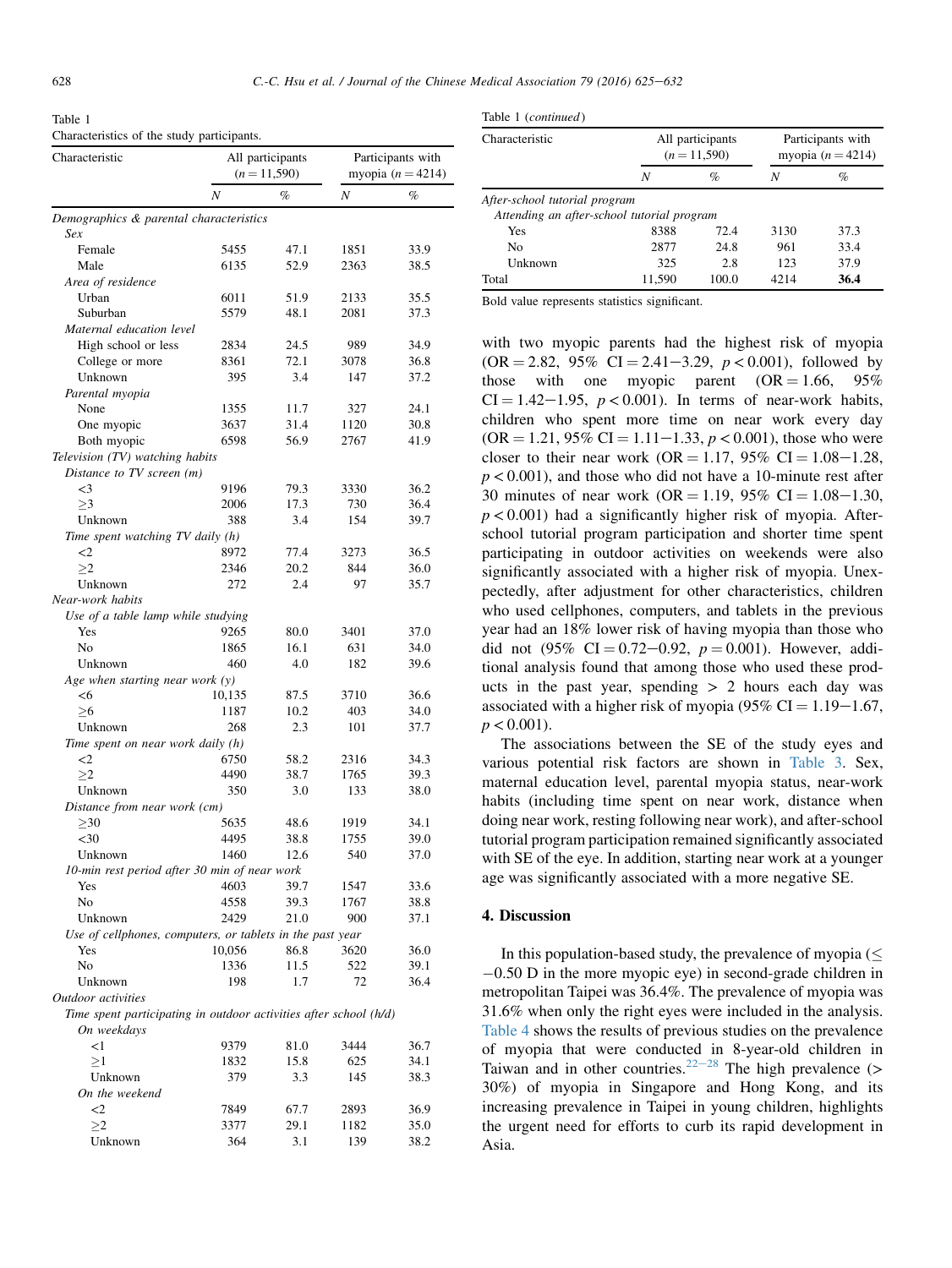<span id="page-4-0"></span>Table 2

Associations between myopia status and possible risk factors.<sup>a</sup>

| Characteristic                                                            |         | Univariate analysis |               | Multivariate analysis |            |               |
|---------------------------------------------------------------------------|---------|---------------------|---------------|-----------------------|------------|---------------|
|                                                                           | p       | Odds ratio          | 95% CI        | $\boldsymbol{p}$      | Odds ratio | 95% CI        |
| Demographics & parental characteristics                                   |         |                     |               |                       |            |               |
| Sex [male/female (ref.)]                                                  | < 0.001 | 1.22                | $1.13 - 1.32$ | < 0.001               | 1.24       | $1.15 - 1.34$ |
| Area of residence [suburban/urban (ref.)]                                 | 0.042   | 1.08                | $1.00 - 1.17$ | 0.02                  | 1.10       | $1.02 - 1.19$ |
| Maternal education level [H/C (ref.)]                                     | 0.07    | 0.92                | $0.84 - 1.01$ | < 0.001               | 1.24       | $1.13 - 1.38$ |
| Parental myopia                                                           |         |                     |               |                       |            |               |
| One myopic/none (ref.)                                                    | < 0.001 | 1.40                | $1.21 - 1.61$ | < 0.001               | 1.66       | $1.42 - 1.95$ |
| Both myopic/none (ref.)                                                   | < 0.001 | 2.27                | $1.99 - 2.60$ | < 0.001               | 2.82       | $2.41 - 3.29$ |
| Television (TV) watching habits                                           |         |                     |               |                       |            |               |
| Distance to TV screen $\left[\frac{3}{3}\right]$ m (ref.)                 | 0.880   | 1.01                | $0.91 - 1.11$ | 0.52                  | 1.04       | $0.93 - 1.15$ |
| Time spent watching TV daily $[>2/<2$ h (ref.)]                           | 0.652   | 0.98                | $0.89 - 1.08$ | 0.89                  | 0.99       | $0.90 - 1.10$ |
| Near-work habits                                                          |         |                     |               |                       |            |               |
| Use of a table lamp while studying [Yes/No (ref.)]                        | 0.02    | 1.13                | $1.02 - 1.26$ | 0.06                  | 1.11       | $1.00 - 1.24$ |
| Age when starting near work $\lceil \langle 6/ \rangle 6$ y (ref.)        | 0.07    | 1.12                | $0.99 - 1.28$ | 0.20                  | 1.09       | $0.96 - 1.24$ |
| Time spent on near work daily $[>2/<2$ h (ref.)]                          | < 0.001 | 1.24                | $1.15 - 1.34$ | < 0.001               | 1.21       | $1.11 - 1.31$ |
| Distance from near work $\left[ \langle 30/ \rangle 30 \rangle$ cm (ref.) | < 0.001 | 1.24                | $1.14 - 1.35$ | < 0.001               | 1.17       | $1.08 - 1.28$ |
| 10-min rest period after 30 min of near work [Yes/No (ref.)]              | < 0.001 | 0.80                | $0.73 - 0.87$ | < 0.001               | 0.84       | $0.77 - 0.92$ |
| Use of cellphones, computers, or tablets in the past year [Yes/No (ref.)] | 0.03    | 0.88                | $0.78 - 0.99$ | < 0.001               | 0.82       | $0.72 - 0.92$ |
| Outdoor activities                                                        |         |                     |               |                       |            |               |
| Time spent participating in outdoor activities after school               |         |                     |               |                       |            |               |
| On weekdays $[>1/\lt1$ h/d (ref.)]                                        | 0.03    | 0.89                | $0.80 - 0.99$ | 0.30                  | 0.94       | $0.85 - 1.05$ |
| On the weekend $[>2/<2$ h/d (ref.)]                                       | 0.06    | 0.92                | $0.85 - 1.00$ | 0.03                  | 0.91       | $0.83 - 0.99$ |
| After-school tutorial program                                             |         |                     |               |                       |            |               |
| Attending an after-school tutorial program [Yes/No (ref.)]                | < 0.001 | 1.19                | $1.09 - 1.30$ | < 0.001               | 1.20       | $1.10 - 1.32$ |

 $CI =$  confidence interval;  $H/C =$  high school or less/college or more.

Bold values represent statistics significant.

<sup>a</sup> Simple and multiple logistic regression models were used to examine the association between myopia status and risk factors.

The data in our study support the findings of other studies. We, too, found that a parental history of myopia, $17,18$  spending more time on near work, $11,12$  shorter distances when doing near work,<sup>[29](#page-7-0)</sup> and doing near work continuously for  $> 30$  minutes $^{29}$  $^{29}$  $^{29}$  were all associated with an increased prevalence of myopia. However, some of the results of our study are inconsistent with those of other studies.

Spending less time outdoors has been identified as a risk factor for myopia in recent years,  $13,14$  and some studies have found that there might be a threshold of around  $10-14$  hours spent outdoors/wk that is needed to prevent myopia. $30,31$  In addition, Wu et al<sup>[15](#page-6-0)</sup> found that outdoor activities during class recess have a protective effect on myopia onset and on myopic shift in children aged  $7-11$  years. One common theory is that brighter light explains why outdoor activities protect against myopia. Recent animal studies show that high ambient lighting retards the development of experimental myopia in chicks and monkeys.  $32,33$  Further, ambient light intensity can regulate the release of retinal dopamine and further control refractive development. $34-36$  $34-36$  $34-36$  Similarly, we found that children who spent more time participating in outdoor activities on the weekends had a lower risk of developing myopia, but the risk of myopia was not lower in children who spent more time participating in after-school outdoor activities on weekdays. One plausible explanation is that many students in Taipei attend after-school tutorial programs after spending the day at school. They remain there until the late evening, and most of this time is spent on near work such as reading and writing. Only  $15.8\%$  of the children in our study spent  $> 1$ -hour outdoors after school. Because many of these outdoor activities took place in the evening or at night, they may not benefit the children in terms of myopia prevention due to the lack of bright light. Further studies are needed to investigate whether increasing outdoor after-school activities in the daytime reduces the risk of myopia.

Performing near work is associated with the prevalence of myopia.<sup>[11,12,29](#page-6-0)</sup> Because of their rising popularity, we were interested in looking at whether the use of cellphones, computers, and tablets influenced the prevalence of myopia. We found that myopia prevalence was lower in children who had used these products in the previous year (86.8% of the participants). In fact, using these products seemed to be a protective factor for myopia. However, further analysis found that 6.2% of these participants who spent  $> 2$  hours daily using these products tended to have a 41% higher risk of myopia than those who spent  $\langle 2 \rangle$  hours on them. One possible explanation is that some of the children who did not use these products during the previous year might be those who were prohibited from using such products because they had myopia.

It is important to prevent myopia in children as early as possible because myopic progression is faster in younger children.<sup>[7](#page-6-0)</sup> One interesting finding of this study was that children who began doing near work at a younger age tended to have a more negative SE. This suggests that starting near work at an early age may expedite the process of emmetropization, which in turn increases the risk of that child developing myopia earlier than if he/she had not started near work at such a young age.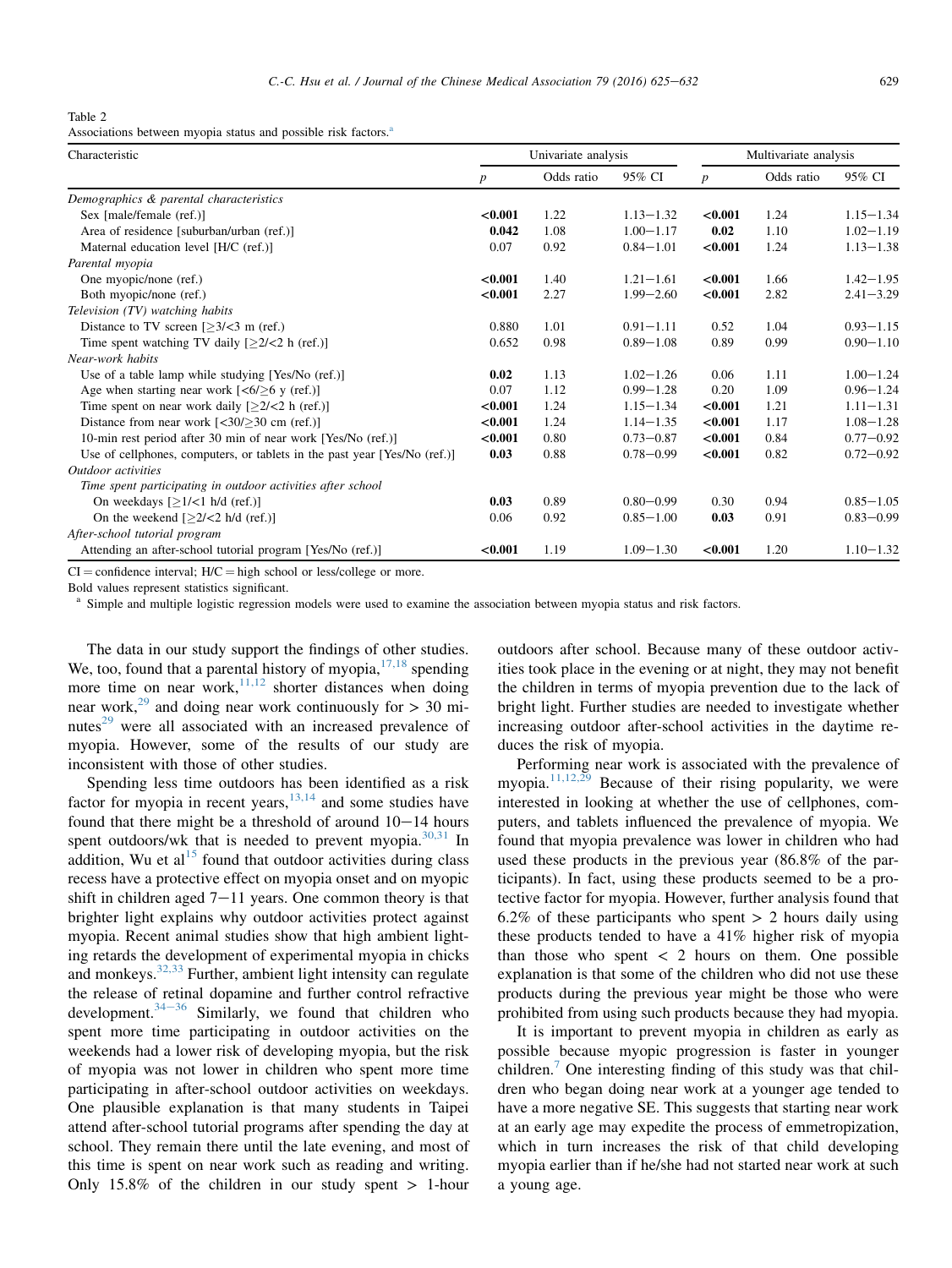# <span id="page-5-0"></span>Table 3 Associations between the spherical equivalent and possible risk factors.<sup>a</sup>

| Characteristic                                                       | Univariate analysis |                               |                                 |                                        |         | Multivariable analysis  |                               |                                 |                         |            |
|----------------------------------------------------------------------|---------------------|-------------------------------|---------------------------------|----------------------------------------|---------|-------------------------|-------------------------------|---------------------------------|-------------------------|------------|
|                                                                      | $\boldsymbol{p}$    | Regression<br>coefficient $B$ | Standard<br>coefficient<br>beta | 95% CI                                 | VIF $p$ |                         | Regression<br>coefficient $B$ | Standard<br>coefficient<br>beta | 95% CI                  | <b>VIF</b> |
| Demographics & parental characteristics                              |                     |                               |                                 |                                        |         |                         |                               |                                 |                         |            |
| Sex [male/female (ref.)]                                             | < 0.001             | $-0.13$                       | $-0.05$                         | $-0.17$ to $-0.08$                     | 1.00    | ${<}0.001$              | $-0.13$                       | $-0.05$                         | $-0.18$ to $-0.09$      | 1.01       |
| Area of residence [suburban/urban<br>(ref.)                          | 0.38                | $-0.02$                       | $-0.01$                         | $-0.06$ to 0.02                        | 1.00    | 0.25                    | $-0.03$                       | $-0.01$                         | $-0.07$ to 0.02         | 1.01       |
| Maternal education level [H/C]<br>$(ref.)$ ]                         | 0.13                | 0.04                          | 0.01                            | $-0.01$ to 0.09                        |         | $1.01 \leq 0.001 -0.17$ |                               | $-0.06$                         | $-0.22$ to $-0.11$ 1.24 |            |
| Parental myopia                                                      |                     |                               |                                 |                                        |         |                         |                               |                                 |                         |            |
| One myopic/none (ref.)                                               | < 0.001             | $-0.17$                       | $-0.07$                         | $-0.25$ to $-0.10$ 2.53 <0.001 $-0.28$ |         |                         |                               | $-0.10$                         | $-0.36$ to $-0.20$      | 2.89       |
| Both myopic/none (ref.)                                              | < 0.001             | $-0.53$                       | $-0.21$                         | $-0.60$ to $-0.46$ 2.53                |         | $<0.001$ $-0.67$        |                               | $-0.27$                         | $-0.75$ to $-0.59$      | 3.24       |
| Television (TV) watching habits                                      |                     |                               |                                 |                                        |         |                         |                               |                                 |                         |            |
| Distance to TV screen $[>3/3]$ m<br>$(ref.)$ ]                       | 0.85                | 0.01                          | 0.00                            | $-0.05$ to 0.07                        | 1.01    | 0.64                    | $-0.01$                       | 0.00                            | $-0.07$ to 0.04         | 1.03       |
| Time spent watching TV daily                                         | 0.76                | 0.01                          | 0.00                            | $-0.05$ to 0.06                        | 1.01    | 0.97                    | 0.00                          | 0.00                            | $-0.06$ to 0.06         | 1.10       |
| $[>2/22$ h (ref.)]                                                   |                     |                               |                                 |                                        |         |                         |                               |                                 |                         |            |
| Near-work habits                                                     |                     |                               |                                 |                                        |         |                         |                               |                                 |                         |            |
| Use of a table lamp while studying                                   | 0.05                | $-0.06$                       | $-0.02$                         | $-0.12$ to 0.00                        | 1.20    | 0.18                    | $-0.04$                       | $-0.01$                         | $-0.10$ to 0.02         | 1.26       |
| $Yes/No$ (ref.)]                                                     |                     |                               |                                 |                                        |         |                         |                               |                                 |                         |            |
| Age when starting near work $\left[ < 6 \right]$                     | 0.003               | $-0.11$                       | $-0.03$                         | $-0.19$ to $-0.04$ 1.20                |         | 0.02                    | $-0.08$                       | $-0.02$                         | $-0.16$ to $-0.01$      | 1.22       |
| $>6$ y (ref.)]                                                       |                     |                               |                                 |                                        |         |                         |                               |                                 |                         |            |
| Time spent on near work daily                                        | $<0.001$ $-0.12$    |                               | $-0.05$                         | $-0.17$ to $-0.08$ 1.02 <0.001 $-0.10$ |         |                         |                               | $-0.04$                         | $-0.15$ to $-0.05$      | 1.05       |
| $[>2/22$ h (ref.)]                                                   |                     |                               |                                 |                                        |         |                         |                               |                                 |                         |            |
| Distance from near work [<30/                                        | $<0.001$ $-0.14$    |                               | $-0.06$                         | $-0.19$ to $-0.09$ 1.10 <0.001 $-0.10$ |         |                         |                               | $-0.04$                         | $-0.15$ to $-0.05$      | 1.16       |
| $>30$ cm (ref.)]                                                     |                     |                               |                                 |                                        |         |                         |                               |                                 |                         |            |
| 10-min rest period after 30 min of                                   | ${<}0.001$          | 0.12                          | 0.05                            | $0.07 - 0.17$                          | 1.21    | 0.002                   | 0.08                          | 0.03                            | $0.03 - 0.13$           | 1.29       |
| near work [Yes/No (ref.)]                                            |                     |                               |                                 |                                        |         |                         |                               |                                 |                         |            |
| Use of cellphones, computers, or<br>tablets in the past year [Yes/No | 0.80                | 0.01                          | 0.00                            | $-0.06$ to 0.08                        | 1.13    | 0.11                    | 0.06                          | 0.02                            | $-0.01$ to 0.13         | 1.16       |
| $(ref.)$ ]                                                           |                     |                               |                                 |                                        |         |                         |                               |                                 |                         |            |
| Outdoor activities                                                   |                     |                               |                                 |                                        |         |                         |                               |                                 |                         |            |
| Time spent participating in outdoor activities after school          |                     |                               |                                 |                                        |         |                         |                               |                                 |                         |            |
| On weekdays $[>1/\lt1$ h/d (ref.)]                                   | 0.06                | 0.06                          | 0.02                            | $0.00 - 0.12$                          | 1.01    | 0.42                    | 0.03                          | 0.01                            | $-0.04$ to 0.09         | 1.06       |
| On the weekend $[>2/<2$ h/d (ref.)]                                  | 0.26                | 0.03                          | 0.01                            | $-0.02$ to 0.08                        | 1.01    | 0.15                    | 0.04                          | 0.01                            | $-0.01$ to 0.09         | 1.07       |
| After-school tutorial program                                        |                     |                               |                                 |                                        |         |                         |                               |                                 |                         |            |
| Attending an after-school                                            | < 0.001             | $-0.13$                       | $-0.05$                         | $-0.18$ to $-0.08$                     | 1.08    | ${<}0.001$              | $-0.13$                       | $-0.05$                         | $-0.18$ to $-0.08$      | 1.11       |
| tutorial program [Yes/No (ref.)]                                     |                     |                               |                                 |                                        |         |                         |                               |                                 |                         |            |

 $CI =$  confidence interval;  $H/C =$  high school or less/college or more;  $VIF =$  variance inflation factor.

Bold values represent statistics significant.

<sup>a</sup> For statistical analysis, simple and multiple linear regression models were used to examine the association between the degree of myopia and risk factors.

A previous study found that people with higher educational levels had a higher prevalence of myopia.[16](#page-6-0) Accordingly, their children might have a higher risk of myopia due to both genetic factors and exposure to an environment similar to that of their parents. However, in multivariate analysis, our study found higher maternal education to be a protective factor for children against the development of myopia. We speculate that mothers with higher educational levels might

Table 4

| Prevalence of myopia in 8-year-old children in Taipei. |  |  |  |  |  |  |  |
|--------------------------------------------------------|--|--|--|--|--|--|--|
|--------------------------------------------------------|--|--|--|--|--|--|--|

| Author (year)                     | Study design/study area                                                                                                            | Cycloplegic refraction                                         | Myopia definition             | Prevalence |
|-----------------------------------|------------------------------------------------------------------------------------------------------------------------------------|----------------------------------------------------------------|-------------------------------|------------|
| Our study $(2013)$                | Population-based, cross-sectional/Taipei, Taiwan (urban & suburban) Cycloplegic autorefraction $\leq 0.5$ D in the right eye 31.6% |                                                                |                               |            |
|                                   |                                                                                                                                    |                                                                | $< 0.5$ D in either eye       | 36.4%      |
| Hsiao et al $(2010)$ <sup>a</sup> | Population-based, stratified sampling/Taiwan                                                                                       | Cycloplegic autorefraction $\leq 0.5$ D in the right eye 28.3% |                               |            |
| Saw et al $(2002)^{22}$           | School-based, cross-sectional/Singapore                                                                                            | Cycloplegic autorefraction $\leq 0.5$ D in the right eye 34.7% |                               |            |
| Fan et al $(2004)^{23}$           | School-based, cross-sectional/Hong Kong                                                                                            | Cycloplegic autorefraction $\leq 0.5$ D in the right eye 37.5% |                               |            |
| Murthy et al $(2002)^{24}$        | Population-based/New Delhi, India (rural)                                                                                          | Cycloplegic retinoscopy                                        | $\leq 0.5$ D in the right eye | 5.67%      |
| Dandona et al $(2002)^{25}$       | Population-based/Andhra Pradesh, India (rural)                                                                                     | Cycloplegic retinoscopy                                        | $\leq 0.5$ D in either eye    | 2.83%      |
| Goh et al $(2005)^{26}$           | Population-based/Gombak district, Malaysia (suburban)                                                                              | Cycloplegic autorefraction $\leq 0.5$ D in either eye          |                               | 14.0%      |
| He et al $(2004)^{27}$            | Population-based, cluster sampling/Guangzhou, China (urban)                                                                        | Cycloplegic autorefraction $\leq 0.5$ D in either eye          |                               | 14.0%      |
| Naidoo et al $(2003)^{28}$        | Population-based/South Africa                                                                                                      | Cycloplegic autorefraction $\leq 0.5$ D in either eye          |                               | 2.9%       |

<sup>a</sup> According to the data reported by the Taiwan's Health Promotion Administration.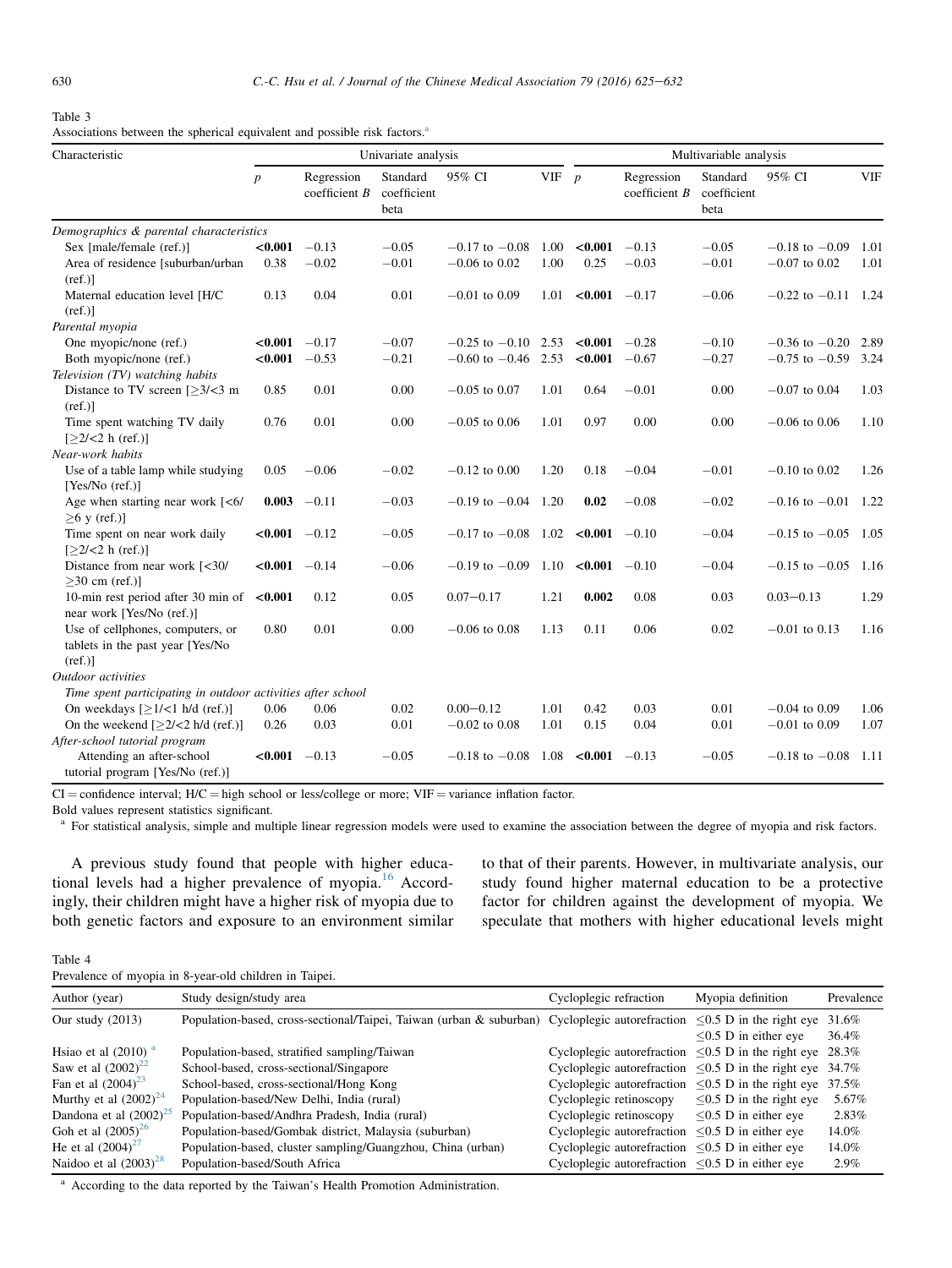<span id="page-6-0"></span>be more knowledgeable about the impact of high myopia on visual function and make greater efforts to reduce the risk of myopia.

This study has several strengths. First, it is a large-scale population-based study that invited all second-grade children in Taipei to participate. Unlike many other myopia population studies, our study did not use a sampling strategy, which may have helped minimize potential selection bias. Second, the parents of all of the 11,590 children included in the analysis completed the questionnaire, and all of the children underwent cycloplegic refraction. This provided an opportunity to comprehensively assess the risk factors associated with myopia in a very young population. Third, an SOP was established before the examinations were performed; holding three information and training sessions ensured that the staff at participating facilities understood how to perform examinations according to the SOP. We also had a monitoring committee to inspect the MIT-associated medical facilities to make sure that they adhered to the SOP.

However, our study also had some limitations. First, this study only analyzed the baseline examination data, plus it had a cross-sectional design. This made it difficult to draw any causal inferences from the results. Follow-up studies that collect longitudinal data may help improve this aspect of the study. Second, although there was an SOP for performing the eye examinations, bias could not be completely excluded because the examinations were performed at different MITassociated medical facilities. Third, three different agents could be used for cycloplegic refraction, and each MITassociated medical facility might choose any agent for any of their participants throughout the project. Although 1% tropicamide and 0.5% phenylephrine hydrochloride/0.5% tropicamide are considered acceptable and effective cycloplegic agents for Asian children,  $37,38$  they may have cycloplegic effects that differ from that of cyclopentolate. Further studies are ongoing to better understand the difference in cycloplegic effects for these three cycloplegic agents. Fourth, although written informed consent and completed questionnaires were obtained from 85.1% of all second-grade children in Taipei, only 11,590 (70.3%) underwent cycloplegic autorefraction and were included in the final analysis. Notably, there were no significant differences in the baseline demographic characteristics, such as sex and urbanization, between the 11,590 participants and the 19,374 eligible children in Taipei City.

In conclusion, this study demonstrated that there is a high prevalence of myopia in second-grade primary school children in Taipei. These children are more likely to develop high myopia in the future and are at risk of further visual impairment. The results highlight the importance of adequate outdoor activity and restricted near-work activity for preventing early onset myopia in childhood. The epidemiological findings of this study should be considered by policy makers, educators, and public health professionals who devise health and educational interventions aimed at reducing the prevalence of myopia in Taiwan and other Asian countries.

#### Acknowledgments

This study is based on data from the Taipei City Public Health Database that were provided by the Department of Health, Taipei City Government. This database is managed by the Databank for Public Health Analysis. The interpretation and conclusions contained herein do not represent those of the Department of Health, the Taipei City Government, or the Databank for Public Health Analysis. The project, an investigation of myopia in Taipei, was supported by grants from the Taipei City Government (Grant Nos. H10237 and P10303). This study, which evaluated prevalence of myopia, was supported by a grant from Taipei Veterans General Hospital (Grant No. V104B-031).

#### References

- 1. [Cheng CY, Hsu WM, Liu JH, Tsai SY, Chou P. Refractive errors in an](http://refhub.elsevier.com/S1726-4901(16)30078-8/sref1) [elderly Chinese population in Taiwan: The Shihpai Eye Study.](http://refhub.elsevier.com/S1726-4901(16)30078-8/sref1) Invest [Ophthalmol Vis Sci](http://refhub.elsevier.com/S1726-4901(16)30078-8/sref1) 2003;44:4630-[8.](http://refhub.elsevier.com/S1726-4901(16)30078-8/sref1)
- 2. [Lin LL, Shih YF, Hsiao CK, Chen CJ. Prevalence of myopia in Taiwanese](http://refhub.elsevier.com/S1726-4901(16)30078-8/sref2) [schoolchildren: 1983 to 2000.](http://refhub.elsevier.com/S1726-4901(16)30078-8/sref2) Ann Acad Med Singapore 2004;33:27-[33.](http://refhub.elsevier.com/S1726-4901(16)30078-8/sref2)
- 3. [Saw SM, Katz J, Schein OD, Chew SJ, Chan TK. Epidemiology of](http://refhub.elsevier.com/S1726-4901(16)30078-8/sref3) myopia. [Epidemiol Rev](http://refhub.elsevier.com/S1726-4901(16)30078-8/sref3) 1996; $18:175-87$  $18:175-87$ .
- 4. [Bar Dayan Y, Levin A, Morad Y, Grotto I, Ben-David R, Goldberg A,](http://refhub.elsevier.com/S1726-4901(16)30078-8/sref4) [et al. The changing prevalence of myopia in young adults: a 13-year series](http://refhub.elsevier.com/S1726-4901(16)30078-8/sref4) [of population-based prevalence surveys.](http://refhub.elsevier.com/S1726-4901(16)30078-8/sref4) Invest Ophthalmol Vis Sci 2005;  $46:2760 - 5$  $46:2760 - 5$  $46:2760 - 5$  $46:2760 - 5$ .
- 5. [Vitale S, Sperduto RD, Ferris 3rd FL. Increased prevalence of myopia in](http://refhub.elsevier.com/S1726-4901(16)30078-8/sref5) [the United States between 1971](http://refhub.elsevier.com/S1726-4901(16)30078-8/sref5)-[1972 and 1999](http://refhub.elsevier.com/S1726-4901(16)30078-8/sref5)-2004. [Arch Ophthalmol](http://refhub.elsevier.com/S1726-4901(16)30078-8/sref5)  $2009:127:1632-9.$  $2009:127:1632-9.$
- 6. [Parssinen O, Lyyra AL. Myopia and myopic progression among school](http://refhub.elsevier.com/S1726-4901(16)30078-8/sref6)[children: a three-year follow-up study.](http://refhub.elsevier.com/S1726-4901(16)30078-8/sref6) *Invest Ophthalmol Vis Sci* 1993;34:  $2794 - 802.$  $2794 - 802.$  $2794 - 802.$  $2794 - 802.$
- 7. [Donovan L, Sankaridurg P, Ho A, Naduvilath T, Smith 3rd EL,](http://refhub.elsevier.com/S1726-4901(16)30078-8/sref7) [Holden BA. Myopia progression rates in urban children wearing single](http://refhub.elsevier.com/S1726-4901(16)30078-8/sref7)[vision spectacles.](http://refhub.elsevier.com/S1726-4901(16)30078-8/sref7) Optom Vis Sci  $2012;89:27-32$ .
- 8. [Saw SM, Gazzard G, Shih-Yen EC, Chua WH. Myopia and associated](http://refhub.elsevier.com/S1726-4901(16)30078-8/sref8) [pathological complications.](http://refhub.elsevier.com/S1726-4901(16)30078-8/sref8) Ophthalmic Physiol Opt 2005;25:381-[91.](http://refhub.elsevier.com/S1726-4901(16)30078-8/sref8)
- 9. [Saw SM. How blinding is pathological myopia?](http://refhub.elsevier.com/S1726-4901(16)30078-8/sref9) Br J Ophthalmol 2006;  $90.525 - 6$  $90.525 - 6$
- 10. [Foster PJ, Jiang Y. Epidemiology of myopia.](http://refhub.elsevier.com/S1726-4901(16)30078-8/sref10) Eye (Lond)  $2014;28:202-8$ .
- 11. [Pan CW, Ramamurthy D, Saw SM. Worldwide prevalence and risk factors](http://refhub.elsevier.com/S1726-4901(16)30078-8/sref11) for myopia. [Ophthalmic Physiol Opt](http://refhub.elsevier.com/S1726-4901(16)30078-8/sref11) 2012;32:3-[16.](http://refhub.elsevier.com/S1726-4901(16)30078-8/sref11)
- 12. [Mutti DO, Mitchell GL, Moeschberger ML, Jones LA, Zadnik K. Parental](http://refhub.elsevier.com/S1726-4901(16)30078-8/sref12) [myopia, near work, school achievement, and children](http://refhub.elsevier.com/S1726-4901(16)30078-8/sref12)'s refractive error.  $Invest$  Ophthalmol Vis Sci 2002;43:3633-[40](http://refhub.elsevier.com/S1726-4901(16)30078-8/sref12).
- 13. [Saw SM, Hong CY, Chia KS, Stone RA, Tan D. Nearwork and myopia in](http://refhub.elsevier.com/S1726-4901(16)30078-8/sref13) [young children.](http://refhub.elsevier.com/S1726-4901(16)30078-8/sref13) Lancet 2001;357:390.
- 14. [Dirani M, Tong L, Gazzard G, Zhang X, Chia A, Young TL, et al. Outdoor](http://refhub.elsevier.com/S1726-4901(16)30078-8/sref14) [activity and myopia in Singapore teenage children.](http://refhub.elsevier.com/S1726-4901(16)30078-8/sref14) Br J Ophthalmol 2009;  $93:997-1000.$  $93:997-1000.$  $93:997-1000.$  $93:997-1000.$  $93:997-1000.$
- 15. [Wu PC, Tsai CL, Wu HL, Yang YH, Kuo HK. Outdoor activity during](http://refhub.elsevier.com/S1726-4901(16)30078-8/sref15) [class recess reduces myopia onset and progression in school children.](http://refhub.elsevier.com/S1726-4901(16)30078-8/sref15) [Ophthalmology](http://refhub.elsevier.com/S1726-4901(16)30078-8/sref15) 2013;120:1080-[5.](http://refhub.elsevier.com/S1726-4901(16)30078-8/sref15)
- 16. [Tay MT, Au Eong KG, Ng CY, Lim MK. Myopia and educational](http://refhub.elsevier.com/S1726-4901(16)30078-8/sref16) [attainment in 421,116 young Singaporean males.](http://refhub.elsevier.com/S1726-4901(16)30078-8/sref16) Ann Acad Med [Singapore](http://refhub.elsevier.com/S1726-4901(16)30078-8/sref16) 1992;21:785-[91.](http://refhub.elsevier.com/S1726-4901(16)30078-8/sref16)
- 17. [Ip JM, Huynh SC, Robaei D, Rose KA, Morgan IG, Smith W, et al. Ethnic](http://refhub.elsevier.com/S1726-4901(16)30078-8/sref17) [differences in the impact of parental myopia: findings from a population](http://refhub.elsevier.com/S1726-4901(16)30078-8/sref17)[based study of 12-year-old Australian children.](http://refhub.elsevier.com/S1726-4901(16)30078-8/sref17) Invest Ophthalmol Vis Sci  $2007;48:2520-8.$  $2007;48:2520-8.$  $2007;48:2520-8.$
- 18. [Zadnik K, Satariano WA, Mutti DO, Sholtz RI, Adams AJ. The effect of](http://refhub.elsevier.com/S1726-4901(16)30078-8/sref18) [parental history of myopia on children](http://refhub.elsevier.com/S1726-4901(16)30078-8/sref18)'s eye size. JAMA 1994;271:1323-[7.](http://refhub.elsevier.com/S1726-4901(16)30078-8/sref18)